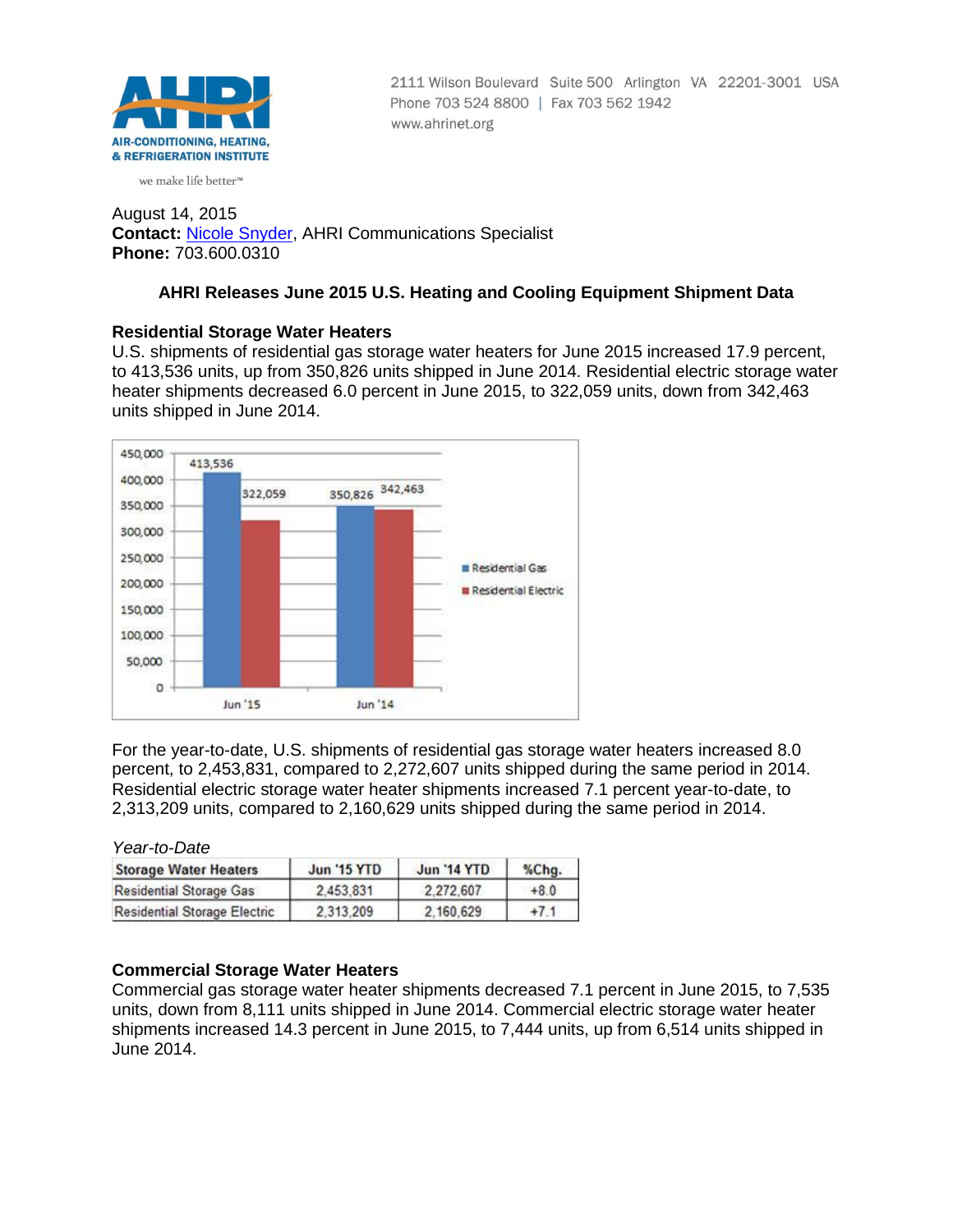

Year-to-date U.S. shipments of commercial gas storage water heaters increased 6.5 percent, to 52,928 units, compared with 49,713 units shipped during the same period in 2014. Year-to-date commercial electric storage water heater shipments increased 13.1 percent to 42,733 units, up from 37,779 units shipped during the same period in 2014.

| Year-to-Date                       |            |                   |         |  |
|------------------------------------|------------|-------------------|---------|--|
| <b>Storage Water Heaters</b>       | Jun'15 YTD | <b>Jun'14 YTD</b> | %Chg.   |  |
| <b>Commercial Storage Gas</b>      | 52.928     | 49.713            | $+6.5$  |  |
| <b>Commercial Storage Electric</b> | 42,733     | 37,779            | $+13.1$ |  |

## **Warm Air Furnaces**

U.S. shipments of gas warm air furnaces for June 2015 increased 8.6 percent, to 257,321 units, up from 236,962 units shipped in June 2014. Oil warm air furnace shipments increased 28.5 percent, to 2,131 units in June 2015, up from 1,659 units shipped in June 2014.

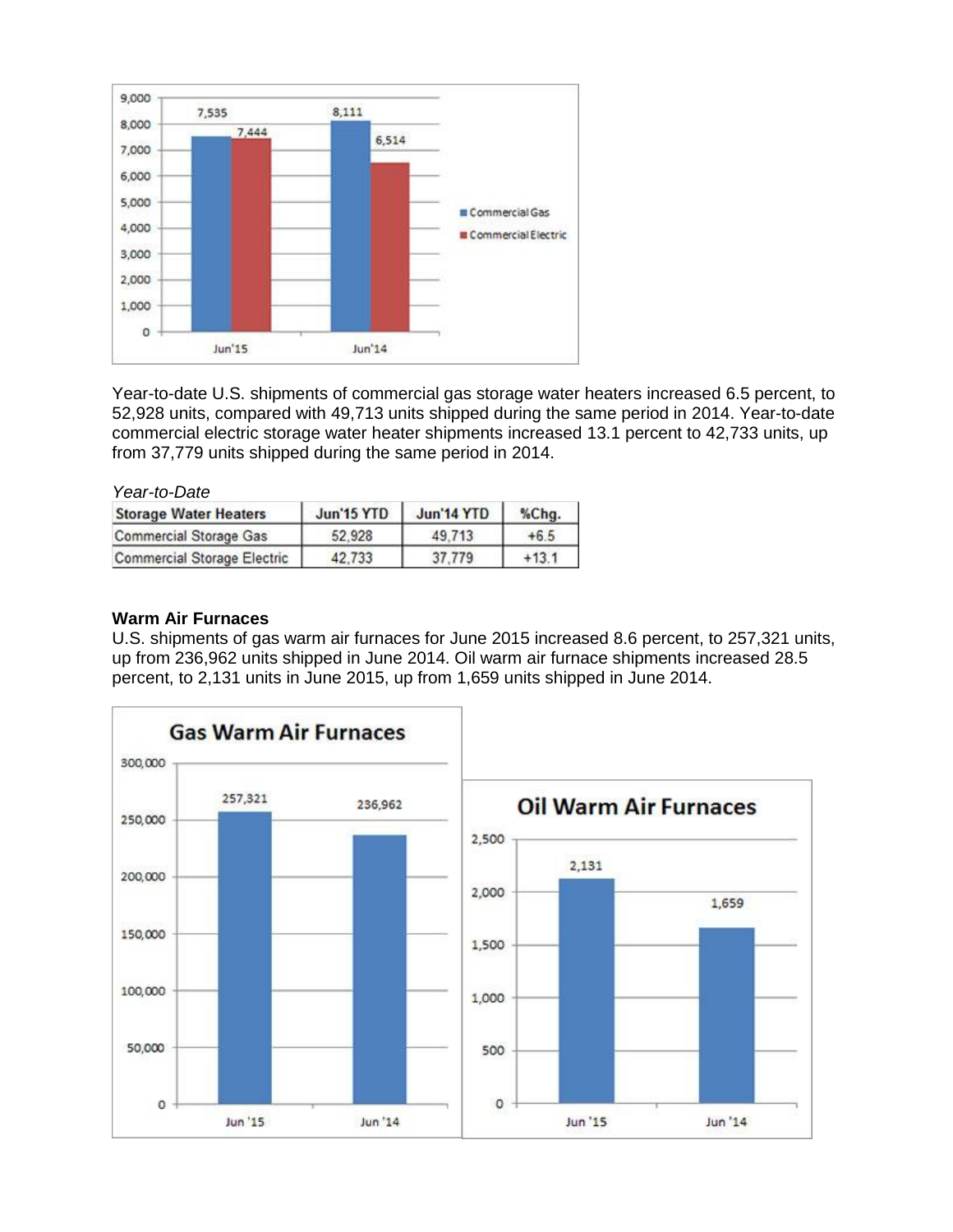Year-to-date U.S. shipments of gas warm air furnaces decreased 0.7 percent, to 1,221,416 units, compared with 1,230,521 units shipped during the same period in 2014. Year-to-date U.S. shipments of oil warm air furnaces increased 14.4 percent to 14,108, compared with 12,332 units shipped during the same period in 2014.

#### *Year-to-Date*

|                              | <b>Jun '15 YTD</b> | <b>Jun '14 YTD</b> | % Chg.  |  |
|------------------------------|--------------------|--------------------|---------|--|
| <b>Gas Warm Air Furnaces</b> | 1,221,416          | 1.230.521          | $-0.7$  |  |
| <b>Oil Warm Air Furnaces</b> | 14,108             | 12.332             | $+14.4$ |  |

### **Central Air Conditioners and Air-Source Heat Pumps**

U.S. shipments of central air conditioners and air-source heat pumps totaled 878,513 units in June 2015, down 8.2 percent from 957,238 units shipped in June 2014. U.S. shipments of air conditioners decreased 9.1 percent, to 611,900 units, down from 673,296 units shipped in June 2014. U.S. shipments of air-source heat pumps decreased 6.1 percent, to 266,613 units, down from 283,942 units shipped in June 2014.



Year-to-date combined shipments of central air conditioners and air-source heat pumps increased 2.3 percent, to 3,920,466 units, up from 3,831,136 units shipped in June 2014. Yearto-date shipments of central air conditioners increased 2.2 percent, to 2,588,401 units, up from 2,532,548 units shipped during the same period in 2014. The year-to-date total for heat pump shipments increased 2.6 percent, to 1,332,065 units, up from 1,298,588 units shipped during the same period in 2014.

*Year-to-Date*

|                               | <b>Jun '15 YTD</b> | <b>Jun '14 YTD</b> | % Chg. |
|-------------------------------|--------------------|--------------------|--------|
| Air Conditioners & Heat Pumps | 3.920.466          | 3.831.136          | $+2.3$ |
| Air Conditioners Only         | 2,588,401          | 2.532.548          | $+2.2$ |
| Heat Pumps Only               | 1.332.065          | 1.298.588          | $+2.6$ |